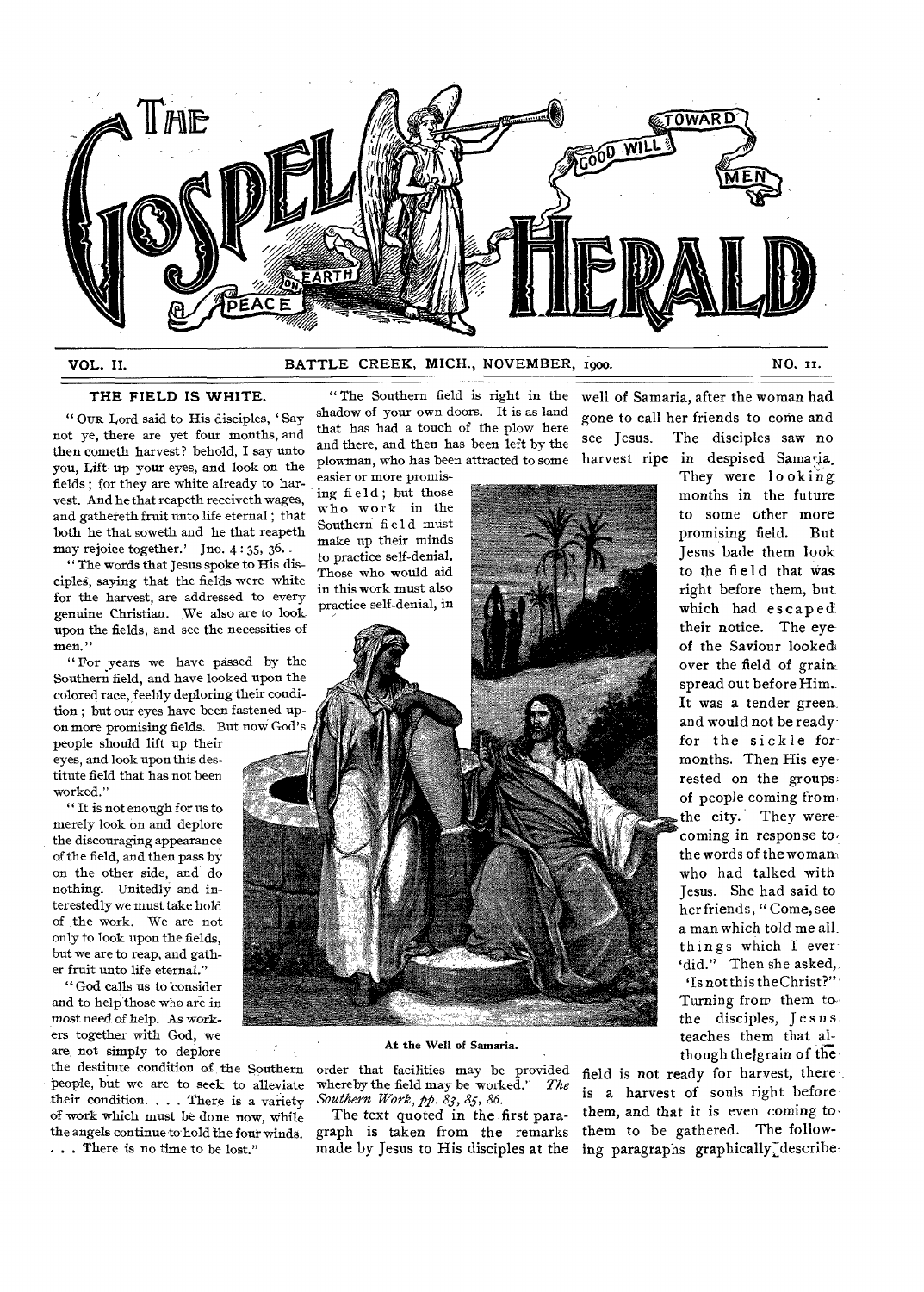the results of the work in that place:

" In the words spoken to the woman at the well, good seed had been sown, and how quickly the harvest was received. The Samaritans came and heard Jesus, and believed on Him. Crowding about Him at the well, they plied Him with questions, and eagerly received His explanations of many things that had been obscure to them. As they listened, their porplexity began to clear away. They were like a people in great darkness tracing up a sudden ray of light till they had found the day. But they were not satisfied with this short conference. They were anxious to hear more, and to have their friends also listen to this wonderful Teacher. They invited Him -to their city and begged Him to remain with them. For two days He tarried in Samaria, and many more believed on Him."

But the disciples were not reconciled to this work among the despised Samaritans. We quote further :—

" The stay of Jesus in Samaria was designed to be a blessing to His disciples, who were still under the influence of Jewish bigotry. They felt that loyalty to their own nation required them to cherish enmity toward the Samaritans. They wondered at the conduct of Jesus. They could not refuse to follow His example, and during the two days at Samaria, fidelity to Him kept their prejudices under control; yet in heart they were unreconciled. They were slow to learn that their contempt and hatred must give place to pity and sympathy. But after the Lord's ascension, His lessons came back to them with a new meaning. After the outpouring of the Holy Spirit, they recalled the Saviour's look, His words, the respect and tenderness of His bearing toward these despised strangers. When Peter went to preach in Samaria, he brought the same spirit into his Own work. When John was called to Ephesus and Smyrna, he remembered the experience at Shechem, and was filled with gratitude to the divine Teacher, who, foreseeing the difficulties they must meet, had given them help in His own example.

" The Saviour is still carrying forward the same work as when He proffered the water of life to the woman of Samaria. Those who call themselves His followers, may despise and shun the outcast ones ; but *no circumstance of birth or nationality,* no condition of life, can turn away His love from the children of men. To every soul, however sinful, Jesus says, If thou hadst asked of Me, I would have given thee living water.

narrowed down, and presented only to a select few, who, we suppose, will do us honor if they accept it. The message is to be given to all. Wherever hearts are open to receive the truth, Christ is ready to instruct them. He reveals to them the Father, and the worship acceptable to Him who reads the heart. For such He uses no parables. To them, as to the woman at the well, He says, ' I that speak unto thee am He.'"

" As soon as she had found the Saviour, the Samaritan woman brought others to Him. She proved herself a more effective missionary than His own disciples. The disciples saw nothing in Samaria to indicate that it was an encouraging field. Their thoughts were fixed upon a great work to be done in the future. They did not see that right around them was a harvest to be gathered. But through the woman whom they despised, a whole cityful were brought to hear the Saviour. She carried the light at once to her countrymen." *Desire of Ages. pp. 191-195.* 

" God calls us to consider and to help those who are in most need of help." "The Southern field is right in the shadow of your own<br>doors." "It is the most needv " It is the most needy field." "It is the most neglected field." "It is the most fruitful field." Do not such statements as these entitle this Southern field to a place beside the field of Samaria where Christ did such an unexpected and wonderful work ?

"Those who would aid in this work must also practice self-denial, in order that facilities may be provided whereby the field may be worked." What facilities should be provided? We suppose such facilities should be provided as are necessary to do the work that is marked out for the field. We suppose such facilities should be provided as are considered necessary for the working of any other field. Michigan has its publishing house, its college and schools, and its sanitarium. The Pacific Coast has its publishing house, its colleges, and sanitariums. So have Scandinavia, England, Switzerland, Africa, Australia, etc.

" The gospel invitation is not to be land, and our instructions have been are a separate people in our own

that such facilities should be provided for this field and people. Are we as a people able to do this work ? Most assuredly we are. If one of our States needs a sanitarium, it can raise the money, build, and equip it in a single season. If schools are needed, a few months only are needed to have them in full working order.

Should not the South, with a colored population double to that of Australasia, have these facilities as well? But how will they be provided ? In the same way they were provided for other mission fields. The country that has had the gospel for many years, and has facilities and equipments for its work, have considered it a duty to take of their means and supply facilities for advancing the work in new and needy fields. Shall we not provide facilities for this field lying right at our doors ?

When shall we do it? "There is *a* variety of work which must be done NOW, while the angels continue to hold the four winds." " There is no time to be lost." Last year the following words of warning came to us : " The neglect of our people to respond to the light God has given has closed some openings which it will now be very difficult for them to enter. I inquire, What do our people mean by this neglect to work the Southern field? . . . That which might have been done years ago in the South, can not now be done. The plans and efforts that could have been made years ago will not now succeed in some places. It is best to move when the Lord sends word to move, and not study human minds, human methods, human plans, human convenience. The Lord is wearied with the unbelief, selfishness, and covetousness of His people. This has stood in the way of the advancement of His work." *The Southern Work, pp. 121, 126.* 

The colored people of the South field, is it not time for us to bend our This being the condition of the energies toward caring for its needs before it is forever closed to the work?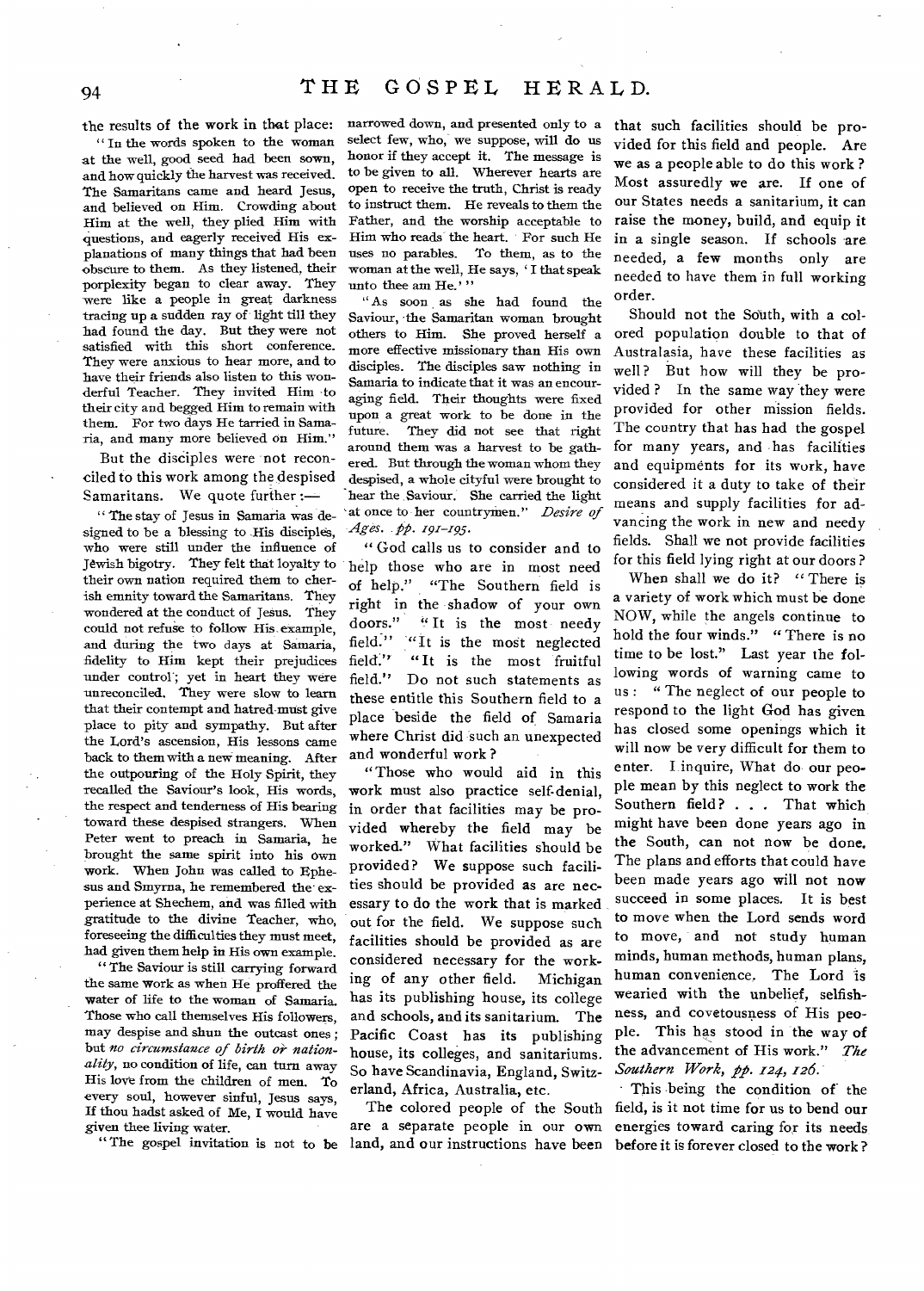How shall we do this work that energy all along the lines. Will we have not had the advantages of an has been- marked out, so as to meet do it? tie mind of the Spirit of God? A. few suggestions may be in order. has been working along the lines Let the workers in the field, who have mentioned as far as it has been able. had actual experience in the field, meet and consider the necessities of tonia, and Vicksburg, in Mississippi, the work, and what is required to do are all doing good and thorough the work that has been outlined. work, and are successful as to num-Let a proper statement of the situation and the pressing needs of the work being done. work be. prepared and published in our church paper, the *Review.* Then follow this up with something each number, so that our people can be kept posted as to the situation of the work. How can we expect our people to be interested in a work of this kind when the official organ of the denomination is practically silent in regard to it? We are assured that the *Review* will give space to this kind of matter, if those who have the responsibility of this work will prepare the manuscript.

When the situation is properly considered it will be seen that small sanitariums or treatment rooms must be established in different localities. In connection with these institutions, instruction can be *given* in nursing, and Gospel help work should be connected with them. These places will also afford facilities for teaching the truth to the people in the vicinity.

School houses must be built and schools established, and many of these should be industrial schools where the poor among the young can come and earn their way through school.

And in addition to all the other lines mentioned, practical, Gospel help work should be organized, and this will open up many other lines of work.

But to, be successful this Southern Work must be more thoroughly organized, and there must be the most hearty co-operation along all lines of the work. Plans for raising means must be considered and inaugurated. There must be system in the work. The masterly inactivity of the past must be exchanged, for activity and people, and also for the whites who

The Southern Missionary Society The three schools at Columbus, Linbers in attendance, and the important

In Nashville, Tenn., a publishing house is being established with private funds, for the publishing of lowpriced literature for the South. Nearly three tons of paper have been shipped to begin this work. The Gospel Primer will be the first book issued. It will be in paper cover, to sell for to cts. a copy. We hope to start a children's weekly paper. Such a paper is much needed for wide circulation in that field. We have no paper adapted to that work at present. Such a paper is adapted to the use of more than half the grown people of the South.

A farm is now being looked up on which an industrial school may be located where the poor can work their way through to a proper education.

Arrangements are also on foot to open treatment rooms for the colored people of Nashville. In connection with these rooms will be church facilities, school room, and reading room. These enterprises are mentioned in other pages of the HERALD. Shall such enterprises be started in many places ?

# **"DO SOMETHING, AND DO IT NOW."**

THIS is the instruction we have received, and with which we are in hearty accord. Fields must be entered and facilities must be provided:

In our recent trip to California we were glad to seek advice from Mrs. E. G. White with regard to the future work of the Southern Missionary Society in this Southern field.

In regard to work for the colored

education, the instruction was that the work to be done was practically **the** same for both classes.

School work, small sanitariums or treatment rooms, and medical missionary and Christian help work were the best lines to use in opening up efforts among those people.

As we aid them along these lines, they see something different and better than anything they have before met; their interest is aroused, and their confidence is gained. They see something better before them, and a desire for improvement is awakened.

As they follow along these lines their minds become clearer, and, step by step, they are led to appreciate and appropriate to their hearts the truths of God's Word. With them it is a gradual and healthy growth, and before they are themselves aware of the change they find themselves, without prejudice, standings squarely upon the, principles of eternal truth and righteousness.

The work cannot be done in this field as it has been done in the North. We cannot enter a neighborhood or a city and hire a church or hall, or pitch a tent, and " give a course of lectures," " bring out a company," organize a church, elect officers, and then go to another field.

This method has been tried, and in most places it would be far better if no effort had been made. Without proper preparation for the message in the minds of the people, decisions were often made for eternity. Many decided against the truth who would have accepted if their minds had received a proper training beforehand.

And those who did accept the truth became a weak, troublesome company, only half realizing the importance of the Third Angel's Message. What was the trouble? They had built without laying a proper foundation.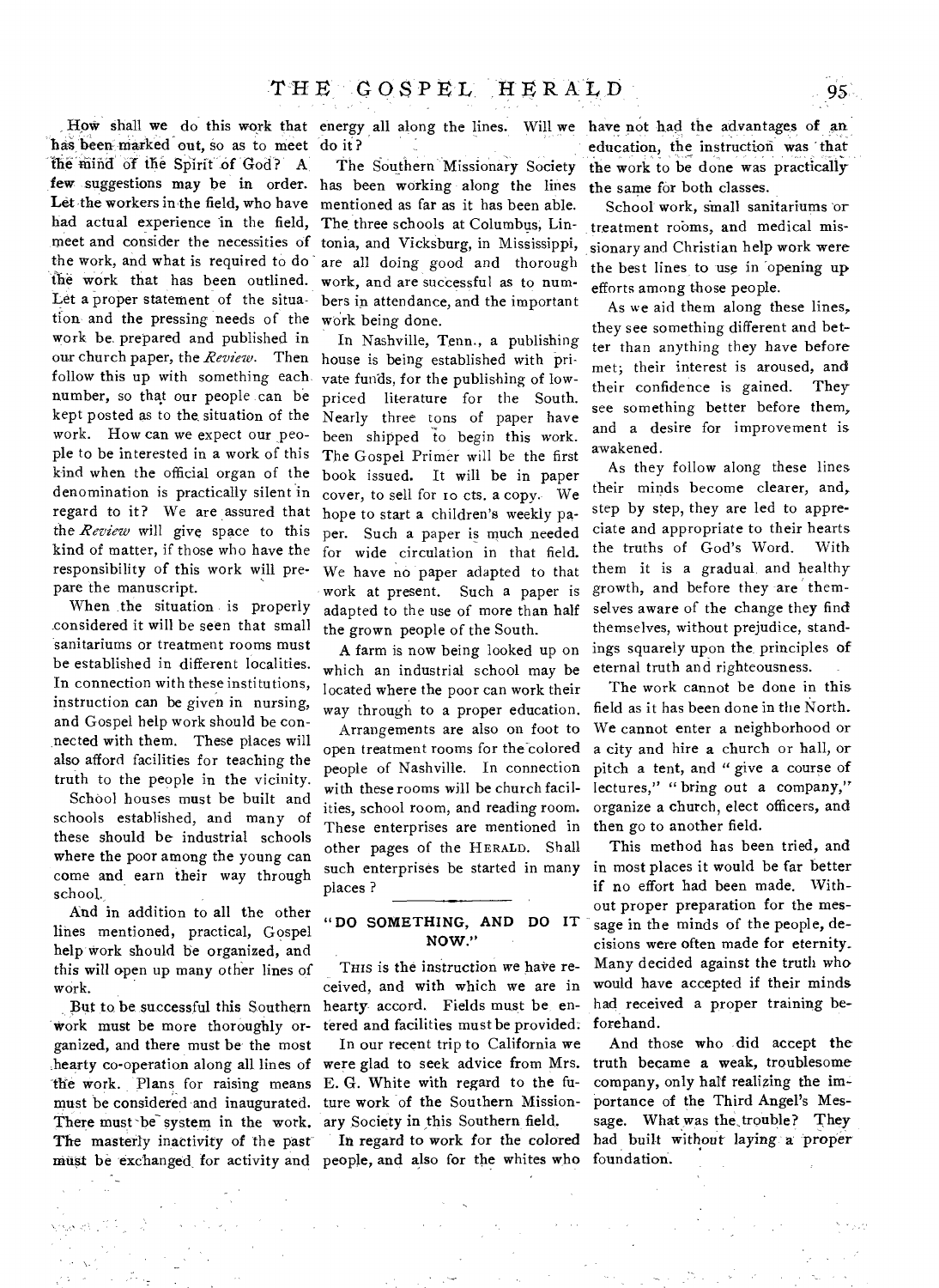# **Zrbe Gospel lberatO**

**BATTLE CREEK, MICH., NOVEMBER, 1900.** 

J. E. WHITE, EDITOR.

## **FINISHED.**

THE type work on " Best Stories" is now completed, and the presses are now doing their work. A few days more will give us finished books.

It is the unexpected length of time required to complete this book which has delayed our removal to Nashville. The car of freight is now being loaded, and we expect to start for Nashville in a few days.

# **OUR SCHOOLS IN MISSISSIPPI.**

IT gives us much pleasure to report the condition of the three schools now in progress in Mississippi, un-, der the auspices of the Southern Missionary Society.

# **At Lintonia.**

This fall the schoo at this place was begun with colored teachers. M.•C. Strachan is principal, W. H. Sebastian and one assistant are the teachers. The schools in the Cotton Belt never open with large numbers, as many of the children are in the cotton field until after the holidays; but the membership in this school is larger than it ever has been at this season- of the year. From reports received, we judge that the membership is nearly ninety, and the attendance about seventy. We-expect this to be largely increased when the cotton picking season is over.

An interesting work is being done in this suburb of Yazoo City; plans are being laid to bring in some industrial work as soon as the Society is able to do it. A bakery can be established without large expense.

# **At columbus.**

Last season a school building was ereeted at this place, and J. W. Dancer,, a colored man, was put in *unto salvation?*  ,charge of it. There were many discouraging features here, but he has had a good attendance for the be-

of the year. We gather from the God, which is the Gospel of Christ. reports that the enrollment is between forty and fifty, with an attendance of twenty-five or thirty. Our teacher in this place is working under great disadvantages, as shortness of funds' has made it necessary for him to use the two recitation rooms, for living rooms for the present. At a recent meeting of the board, it was decided to build on an addition of two rooms to the building. This will give better accommodation to the teacher, and make it possible to use one recitation room for school purposes. We believe a good work can be done at Columbus.

# **At Vicksburg.**

In October Bro. Rogers and wife opened the school in our own schoolroom in the basement of our new church. Although the attendance at first was quite small, it is increasing very encouragingly, and a good grade of work is being done at this place. It is more diffieult to start a school here and gain a good attendance than  $2:14-16$ . it is at Lintonia, and yet the memlarge already. We hope to establish some industrial enterprises in conneciton with this school, for we believe that, especially in this field, industrial" teaching should accompany instruction in books.

We feel much encouraged at, the outlook for our school work in Mississippi.

# **POWER OF THE GOSPEL.**

**" FoR I** am not ashamed of the gospel of Christ; for it is the power of God unto salvation to every one that believeth ; to the Jew first, and also the Greek." Rom. 1:16.

*What is the Gospel of Christ ?* 

It is the power of God.

*What, then, is the power of God ?*  It is the Gospel of Christ.

*To whom -is it the power of God* 

To every one that believeth.

*Believes what ?* 

*How is this:personal application made ?* 

## By faith.

*If a man preaches the Gospel of Christ, and he himself does not believe, can the believer who hears the Gospel be saved ?* 

Yes, for the saving power is in the Gospel, not in the man. The one who believes the Gospel is saved, irrespective of the preacher.

*If a man preaches the Gospel, and does himself believe, and those who hear do not believe, what effect will such preaching have ?* 

" Now thanks be unto God, which always causeth us to triumph in Christ, and maketh manifest the savour of His knowledge by us in every place. For we are unto God a sweet savour of Christ, in them that are saved, and in them that perish; to the one we are the savour of death unto death; and to the other the savour of life unto life." 2 Cor.

bership and attendance are nearly as *power which is the Gospel of jestis What, then, is revealed in this: Christ ?* 

> " For therein is the righteousness of God revealed from faith to faith ; as it is written, The just shall live by faith." Rom. 1:17.

We therefore conclude that salvation is not in man, but in the divine power of God. It is conveyed to the soul that makes a personal, application of that power to his heart. He can do nothing of himself but to receive and act out what God works in. Phil.  $2:12, 13$ . If he does not act out the righteousness of God, then he has not made the proper application by faith.

As it is the divine power that, saves men, conveyed to the heart by a personal faith in that power, God can enlighten the heathen through nature, as well as He can enlighten the more civilized by the Word Which presents the theory of that faith.

ginning of a school at this season personal application of the power of conveyed by the form of words given. Believes the Gospel, or makes a any one, but the power in the theory But it is not the *theory* **that** saves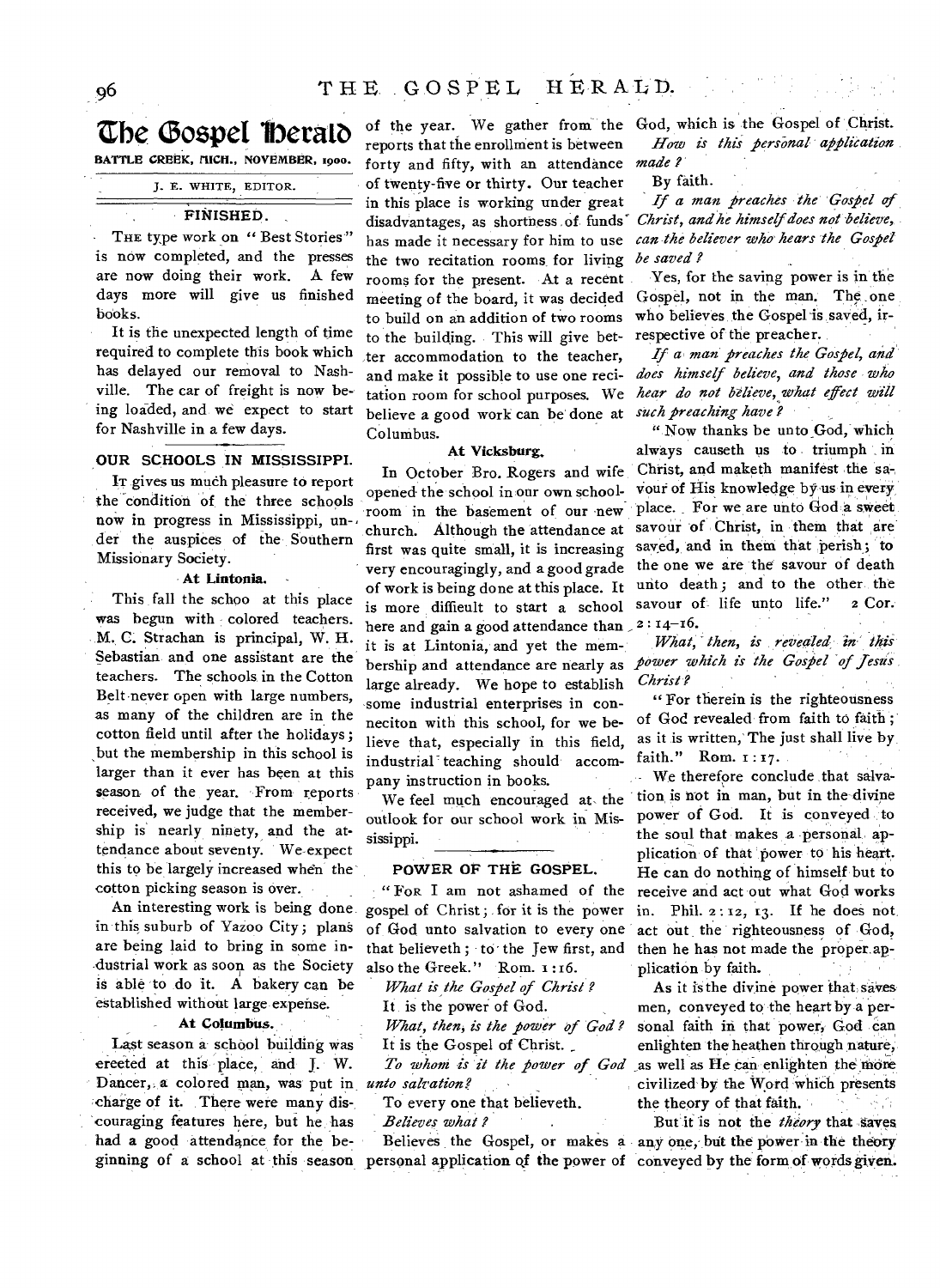So, in preaching the truth to the poor and ignorant of any people or nation, it is our duty to give them the gospel in its purity, and this leaves the responsibility to the part of the receiver. *WE* need not draw the line. That is something that rests with God. It is not necessary for men, by their personal power or influence, to press the ignorant and unenlightened to decide regarding the truth, for God will attend to that. Especially is this true in the time in which we live. We are in the latter rain.

Let us sow the seed in its purity, the seed sown in faith and love, so that the seed springeth and groweth up, we know not how. "For the earth bringeth forth fruit of her self; first the blade, then the ear, after that the full corn in the ear." Mark 4: 28. S. N. HASKELL.

# THE APPLICATION.

THE Southern Missionary Society workers have not been in haste to press those for whom they have labored to make a decision on the truths which we hold as a people. Some have thought our work slow, and have complained because there were not greater results to be seen from our nearly three years before a Sabbath efforts.

seem to be true, but there are circumstances and conditions in connection a. hold upon the people that the work with this work that all will do well to is flourishing amid dangers and diffiunderstand and appreciate. As in no culties. other place in America, ignorance and churches cannot stop the work even superstition, and a false idea of the among their own members. But at service of the true God, prevail among Vicksburg. the Sabbath question was the colored people in the South. For agitated by injudicious persons before this reason we are told that educa-the people were ready for it, and altional work must precede all other though a goodly number did accept lines of work. We are also told that the truth, yet all the rest of the city education must precede the giving of was closed to the work so quickly, by the important truths which we hold the threats of the ministers to their as a people.

Hence, the first work in this field opening was left for many months. is to teach the people to read God's Word, and the next, to teach them to appreciate its importance and the necessity of obedience. Obedience to God's commands is hardly thought of, or considered at-all necessary to salvation by many professed church members. Obedience to the minister and the dogmas of the church often take precedence of the Word of God itself.

Under such circumstances the work will, of course, go slow. To open up testing truths before people are prepared to receive them, and press them to make a decision will, in nine times out of ten, lead them to make a decision that will put them forever beyond the reach of the message.

remembering that the Lord waters. People, and those similarly situated, Hence, the work for the colored is a slow, careful, plodding work. If schools are properly conducted they will gradually instil into the minds of the pupils, and through the neighborhood, an influence for God, a respect for His Word, and a knowledge of Bible truth that will change the life and character imperceptibly, until they find themselves on the Lord's side, and hardly know how they got there.

To outward appearances this may gospel and school work, and teaching Let God open the way. In His own time He will shape events so that testing truths will open up naturally when the people are ready for them. In Yazoo City we labored for discourse was preached. But our from house to house, had gained such The ministers in their church members, that scarcely an

We can never gauge the success of any work in this message by what we can see. God has forces at work we know little of. He has laid out our lines of work before us, and if we follow His lead He will take care of the results. J. E. WHITE.

#### Ciothing.

FIFTY barrels of useful, second hand clothing are needed at once. Correspond before shipping. All freight charges must be prepaid clear through.



## The Watch Premium,

THE New Haven American Watch premium has become very popular. It is lever movement, stem wind and set, nickle plated case, heavy bevel crystal glass face, warranted for one year. It is a surprise to everybody.

The editor of the HERALD has carried one of these watches for about half a year, and never saw a better time keeper. Price, with GOSPEL HERALD one year,

 $$1.50.$ 



*EUREKA' LOOM CO., W. Main Street, Baffle Creek, Mick*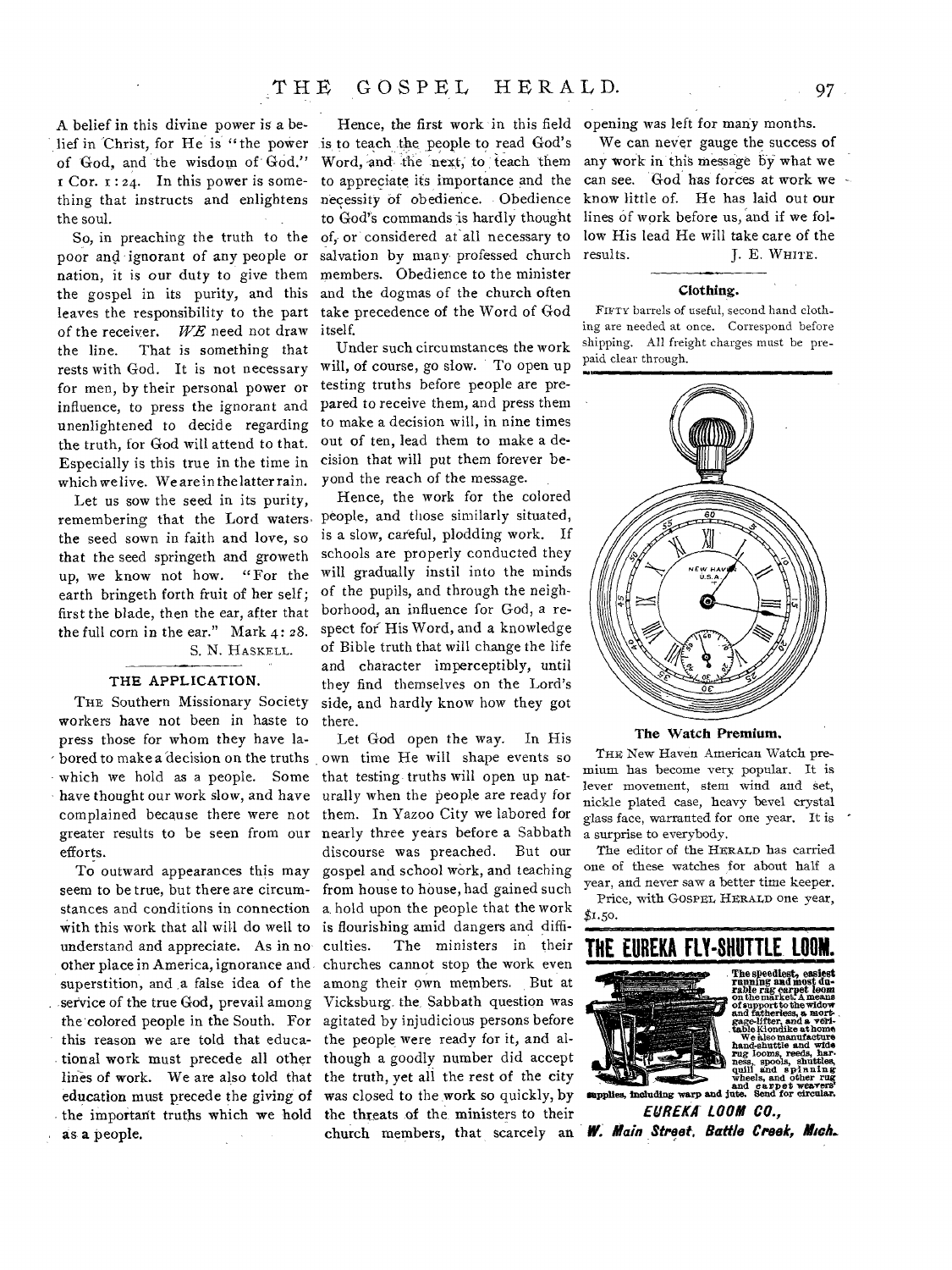

# The Close of Probation.

*us ?* 

An open door.

*Can any man shut that door ?* 

Christ alone controls the door, and we by faith may enter and behold our Saviour interceding for us. We may be surrounded by those who are seeking to ruin us, but they are powerless to close the door of the heavenly Sanctuary against us. Let every discouraged soul remember that the door NOW *stands open and* NO *man can shut it.* Every one is free to enter through its glorious portals. The only condition required is to part with *every sin.* 

"This door was not opened until the mediation of Jesus was finished in the holy place of the Sanctuary in 1844. Then Jesus rose up and shut the door of the holy place and opened the door into the most holy, and passed within the second vail, where he now stands by the ark, and where the faith of Israel now reaches." Early Writings p. 34. [rst part.]

Luke 13:25. Will this door al*ways stand open ?* 

*Who will shut it ?* 

*closed ?* 

Matt. 24 : 37-39. *To what is the coming of Christ compared?* 

*How did the world spend the time until Noah entered the ark ?* 

*Did they realize that his entering the ark sealed their fate .?* 

No, they "knew not until the flood came and took them all away."

the guilty race. The beasts of the But upon the eighth day the storm This represents a class who outwardly

Rev. 3 : 7, 8. *What is set before*  field and the birds of the air had entered the place of refuge. Noah and his household were within the ark, ' and the Lord shut him in.' A flash of dazzling light was seen, and a cloud of glory more vivid than the lightning descended from heaven and hovered before the enterance of the ark. The massive door, which it was impossible for those within to close, was slowly swung to its place by unseen hands. *Noah was shut in,* and *the rejectors of God's mercy were shut out.* The seal of Heaven was on that door; God had shut it, and God alone could open it. *So when Christ shall cease his intercession for guilty men,* BEFORE HIS COMING IN THE CLOUDS OF HEAVEN, THE DOOR OF MERCY WILL BE SHUT. Then divine grace will no longer restrain the wicked, and Satan will have full control of those who have rejected mercy. They will endeavor to destroy God's people; but *AS Noah was shut in the ark, so the righteous will be shielded by divine power.* 

*Will any seek to enter after it is*  his family entered the ark there ap-"God commanded Noah, "Come about the ark, deriding its inmates shown? thou and all thy house into the ark.' with a daring violence which they Mercy had ceased its pleadings for had never ventured upon before." "For seven days after Noah and peared no sign of the coming storm. During this period their faith was tested. It was a time of triumph to the world without. The apparent *keep in mind ?*  delay confirmed them in the belief that Noah's message was a delusion and that the flood would never come. They still continued their sport and revelry. They gathered in crowds

gathered and there was *no shelter* for those *outside the door of mercy.* 

There was a period of time in which the world went on with no apparent change. They were engaged in their business and usual pursuits, *but all had passed the line of their probation.* When Christ rises up and shuts the door of mercy the world will be unconscious of the fact.

Matt. 24: 40, 41. *When will the dividing line be drawn between those living and working together here on the earth ?* 

When they will know nothing of it. "THEN" the line will be drawn. Verse 39•

Christ's coming is here compared to the coming of a thief. Matt.  $24$ : 43, 44 ; Rev. 16 : 15.

No one knows when a thief enters the house. *After his work is done*  then it is discovered that the thief has come.

I Thess.  $4:16, 17$ , shows that when Christ-comes in the clouds of heaven to gather His people He does not come as a thief. What thief comes with a loud voice and sound of a trumpet! Then there must be two different events spoken of as Christ's "coming." When he comes as a thief it is 'when he *comes to the marriage,* or, in other words, probation closes in the heavenly Sanctuary, corresponding with the time when Noah entered the ark, *some time before the flood came ;*  but when He comes to the earth it is with a great display of glory and power.

Luke 12 : 39, 40. *What are we admonished to do ?* 

Be ready.

Rev. 14 : 6, *7. What should we* 

That the hour of His judgment is COME and we will then live in view of it, so that when our names come up in review we will "be ready."

Luke 12:45. How is unbelief

The servant may "SAY IN HIS HEART *my Lord delayeth his coming."*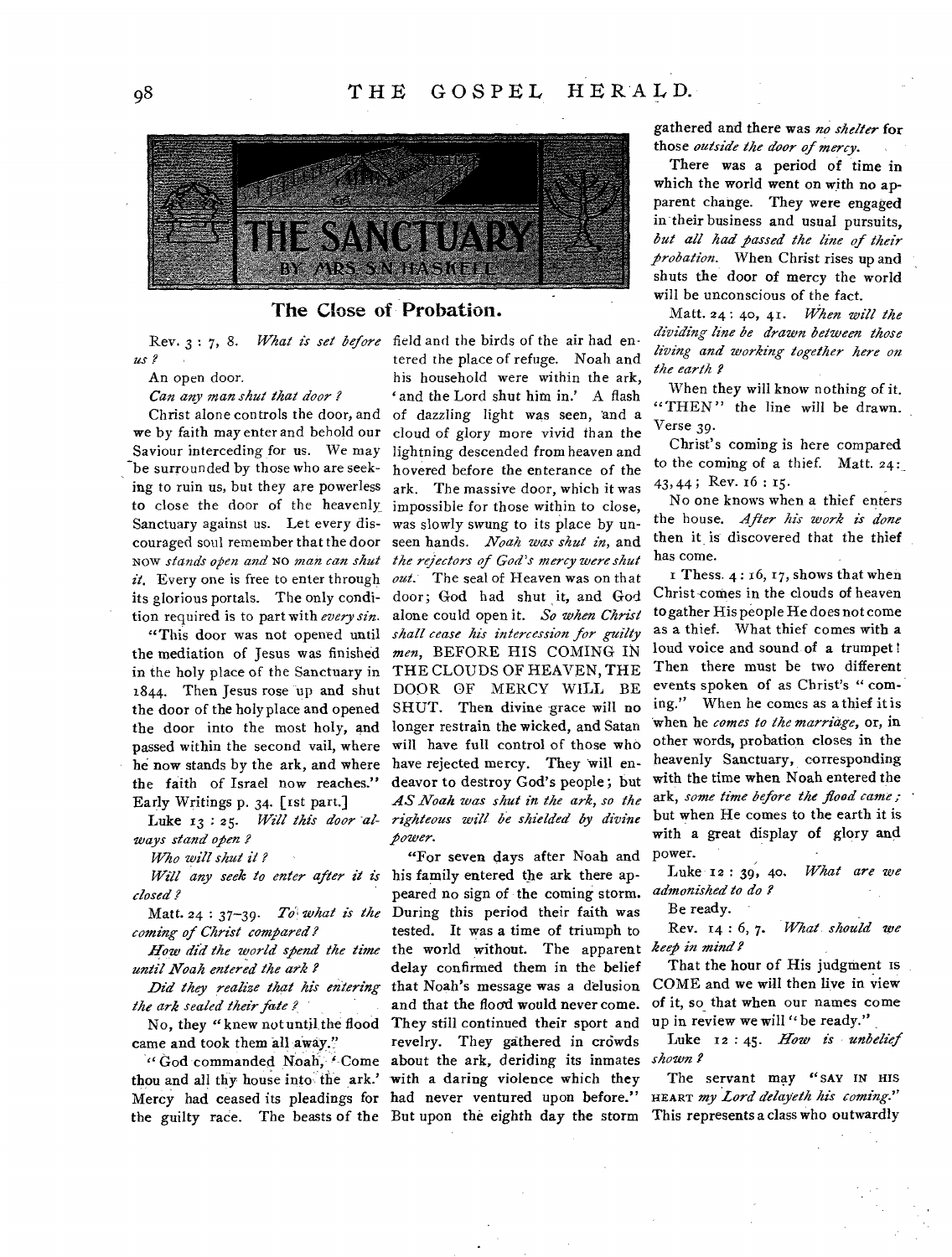conform to the truth and DO NOT ness. Drunkenness may be "added" SPEAK DOUBTS, but only treasure to hunger then. them up in their HEARTS. They show earnest zeal in the near coming of their Saviour, while they DO NOT EX-PRESS IT IN WORDS.

Luke 17 : 46. *What will be the fate of all who do this ?* 

"In a view given June 27, 1850, my accompanying angel said, Time is almost finished. Do you reflect the lovely image of Jesus as you should ?' Then I was pointed to the earth and saw that there would have to be a getting ready among those who have of late embraced the Third Angel's Message. Said the angel, *' Get ready, get ready, get ready.* Ye will have to die a greater death to the world than ye have ever yet died.' I saw that there was a great work to do for them and but little time in which to do it." Early Writings p. *54,* article, Mark of the Beast.

If there was a great work to be done in 1850, surely there is much more to do at the present time. " I saw, that many were neglecting the preparation so needful. . . . Oh, how many I saw in the time of trouble without a shelter ! They had neglected the needful preparation." Early Writings pp. 60, 61 (1st part). Rev. 22 : II. *What decree goes* 

*forth when probation closes?* 

Read Early Writings, p. 140. Rev. 22 : 12. *What event is to* 

*come soon after the decree is given ?*  Amos 8: 11, 12. *In this period*,

*following the close of probation, and before Christ comes to the earth, what will there be in the land?* 

Prov. I : 24-3r. *Why can they not find help ?* 

While the door of mercy stood open they did not "Choose the fear of the Lord," and " despised reproof," and when it closes they are left out.

# **THE LAW OF TEMPERANCE.**

" BLESSED art thou, 0 land, when thy. princes eat in due season for strength, and not for drunkenness!" Eccl. 10: 17.

Here the law of temperance is restated, and 'stated with reference to eating. We may *eat* for drunkenness

by their lives that they have lost their that fluid which alone meets its need As thirst is the body calling for for drink, so hunger, true hunger, is the voice that makes known the *needs*  of the body for food. Any inward craving for some particular thing or things to eat which would not supply the body's need for food is not hunger.

> It is an uprising of that depraved, drunken appetite again, calling still for more drunkenness. It is the wrathful clamoring of unholy lust, which, never satisfied, but never ceasing to demand satisfaction, drives its unhappy victim from sin to sin till the death end of the downward road is reached, and the corrupt body sloughs into the pit.

> These morbid cravings are hard masters, and much to-be-pitied is every one who is under their control. Witness an untrained child of five summers or less striving for candy, for which he has developed a special liking under the tutorship of overfond but ignorant parents or friends. He will scream, scratch, strike, bite, kick, and throw himself into contortions almost amounting to a cataleptic fit, which frightens kind-hearted mothers, and aunties, and grandmas, and fathers, who believe in "letting the child have what he wants," and they yield the point and the stuffed darling wins the coveted morsel. All this is but a manifestation of that same drunken appetite that drives the poor degraded wretch to sell his wife's shoes and his little daughter's bread for grog.

> We often hear of the "demon, drink," but the real demon is that dreadful perverted appetite, that "lust of the flesh" which grows up within the child and expands with the child, being fostered and fed by evil habits and wrong practices, until it reaches the stature of a full grown devil that delights in blasted hopes, broken hearts, and ruined homes.

as truly as we may *drink* for drunken-ing a helpless child, or splitting a You never heard of whiskey beat-

man's head with a beer bottle, or causing a railroad disaster, or smashing a virtueous character so long as it was let alone.

A whole barrel full of whiskey could not cause a man to beat his wife as long as it remained a barrel *full.* Whiskey is innocent. Alcoh(1) itself is but one of many poisonous decomposition products given off in the process of reducing organic bodies, such as starch and sugar, to the inorganic state—the "dust"—from which they were taken. It has its place in the economy of Nature. It is one result of the fiat of Jehovah— "Dust thou art, and unto dust shalt thou return."

I repeat, the real demon is that evil appetite, the "fleshly lusts that war against the soul," the " law of sin that is in our members" ; and it has existed in embryo in every child that has been brought into the world since the power of evil first gained access to the human soul through the gateway of appetite. Allow this embryo demon opportunities for development and he will make his presence felt soon enough. He grows by indulgence. He usually gets his first start in life from the child's mother who, ignorant of the laws of life and the needs of wee humanity, causes her babe to add drunkenness to hunger in the very beginning of its life. She may do this first by too frequent feeding; then by introducing into the child's bill of fare articles of food which the little stomach is not yet prepared to digest, by over-feeding, by teaching him to like sweets, pastries, condiments, flesh meats, coffee, etc.

With the slightest encouragement this carnal appetite rapidly develops into the mighty demon that has power to rob womanhood of its virtue, strip manhood of its power and purity, dethrone reason and trail the image of God in the mire.

This monster evil is the legitimate offspring of the devil and disobedience. It is the first-begotten of the<br>first separation from God. "The first separation from God. works of its father it will do."

Jesus "was manifested to destroy the works of the devil." Accept the ,help He offers, accept the grace He gives, accept the atonement He furnishes, and *know* that no matter how enslaved you now are, you *will* come off " more than conqueror through Him that loved you" and "gave Himself for you."

0. M. HAYWARD, M, D.